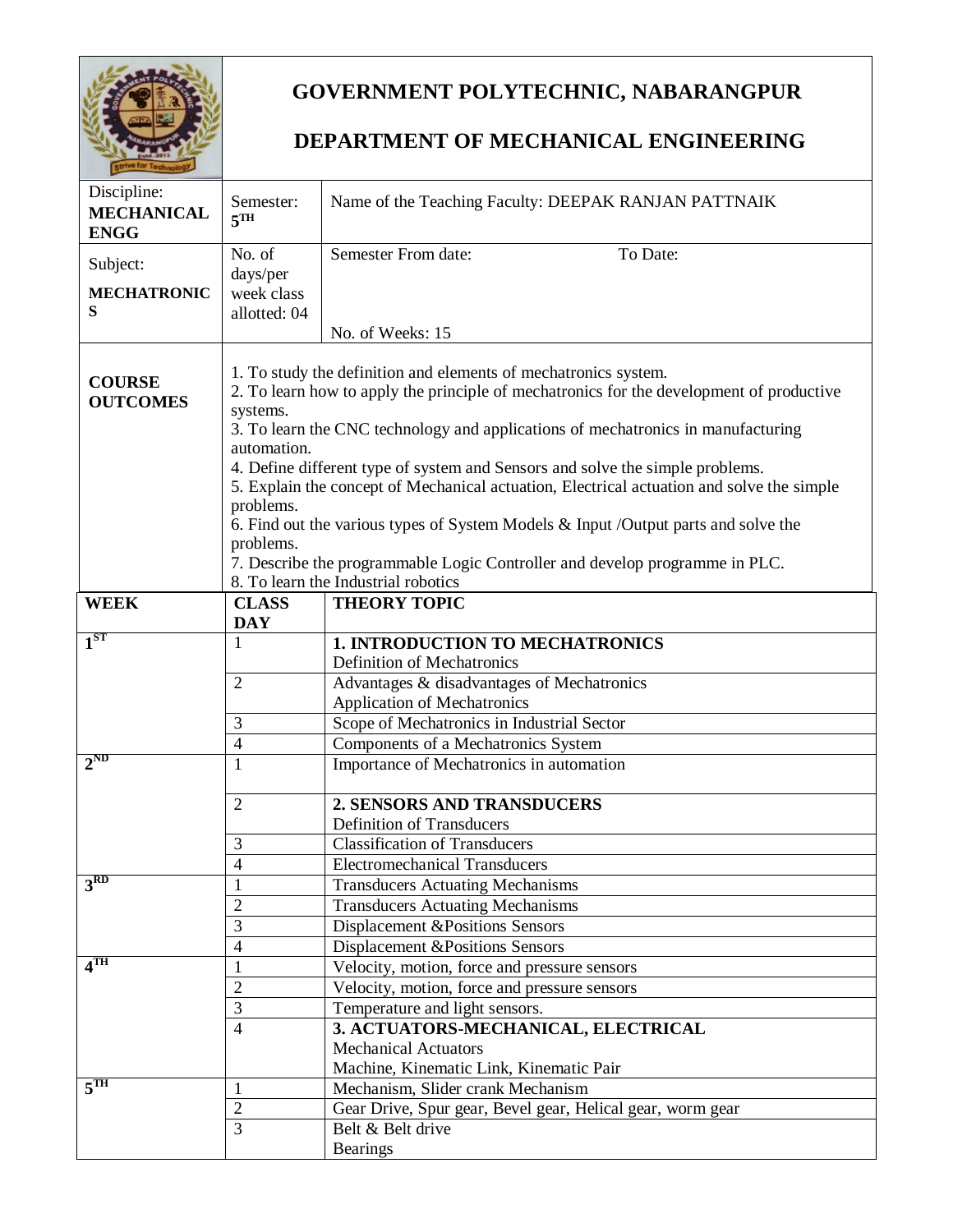|                          | 4              | <b>Electrical Actuator</b>                                |
|--------------------------|----------------|-----------------------------------------------------------|
|                          |                | Switches and relay                                        |
| 6 <sup>TH</sup>          | 1              | Switches and relay                                        |
|                          |                | Solenoid<br>D.C Motors                                    |
|                          | 2              | A.C Motors                                                |
|                          | 3              | <b>Stepper Motors</b>                                     |
|                          | 4              | Specification and control of stepper motors               |
| 7 <sup>TH</sup>          | 1              | Servo Motors D.C & A.C                                    |
|                          | $\overline{2}$ | 4. PROGRAMMABLE LOGIC CONTROLLERS(PLC)                    |
|                          |                | Introduction                                              |
|                          | 3              | <b>PLC</b> Definition                                     |
| $8^{\text{TH}}$          | 4<br>1         | Advantages of PLC<br>Selection and uses of PLC            |
|                          |                |                                                           |
|                          | $\overline{2}$ | Selection and uses of PLC                                 |
|                          | 3              | Architecture basic internal structures                    |
|                          | $\overline{4}$ | Architecture basic internal structures                    |
| $\mathbf{q}^{\text{TH}}$ | 1              | Input/output Processing and Programming                   |
|                          | 2              | Input/output Processing and Programming                   |
|                          | 3              | Mnemonics                                                 |
|                          | $\overline{4}$ | Mnemonics                                                 |
| $10^{TH}$                | 1              | Master and Jump Controllers                               |
|                          | $\overline{2}$ | Master and Jump Controllers                               |
|                          | 3              | <b>5. ELEMENTS OF CNC MACHINES</b>                        |
|                          | $\overline{4}$ | Introduction to Numerical Control of machines and CAD/CAM |
| $11^{\text{TH}}$         | 1              | NC machines<br>CNC machines                               |
|                          |                |                                                           |
|                          | $\overline{2}$ | CAD                                                       |
|                          | 3              | CAM                                                       |
|                          | $\overline{4}$ | Software and hardware for CAD/CAM                         |
| $12^{\text{TH}}$         | 1              | Functioning of CAD/CAM system                             |
|                          | $\overline{2}$ | Features and characteristics of CAD/CAM system            |
|                          | 3              | Application areas for CAD/CAM                             |
|                          | 4              | Introduction of elements of CNC machines                  |
| $13^{\text{TH}}$         | 1              | Machine Structure                                         |
|                          | $\overline{2}$ | Guide ways /Slide ways                                    |
|                          | 3              | Introduction and Types of Guide ways                      |
|                          | $\overline{4}$ | Factors of design of guide ways                           |
| $14$ <sup>TH</sup>       | 1              | <b>Drives</b>                                             |
|                          | $\mathfrak{2}$ | Spindle drives<br>Spindle drives                          |
|                          |                |                                                           |
|                          |                |                                                           |
|                          | $\mathfrak{Z}$ | Feed drive<br>Spindle and Spindle Bearings                |